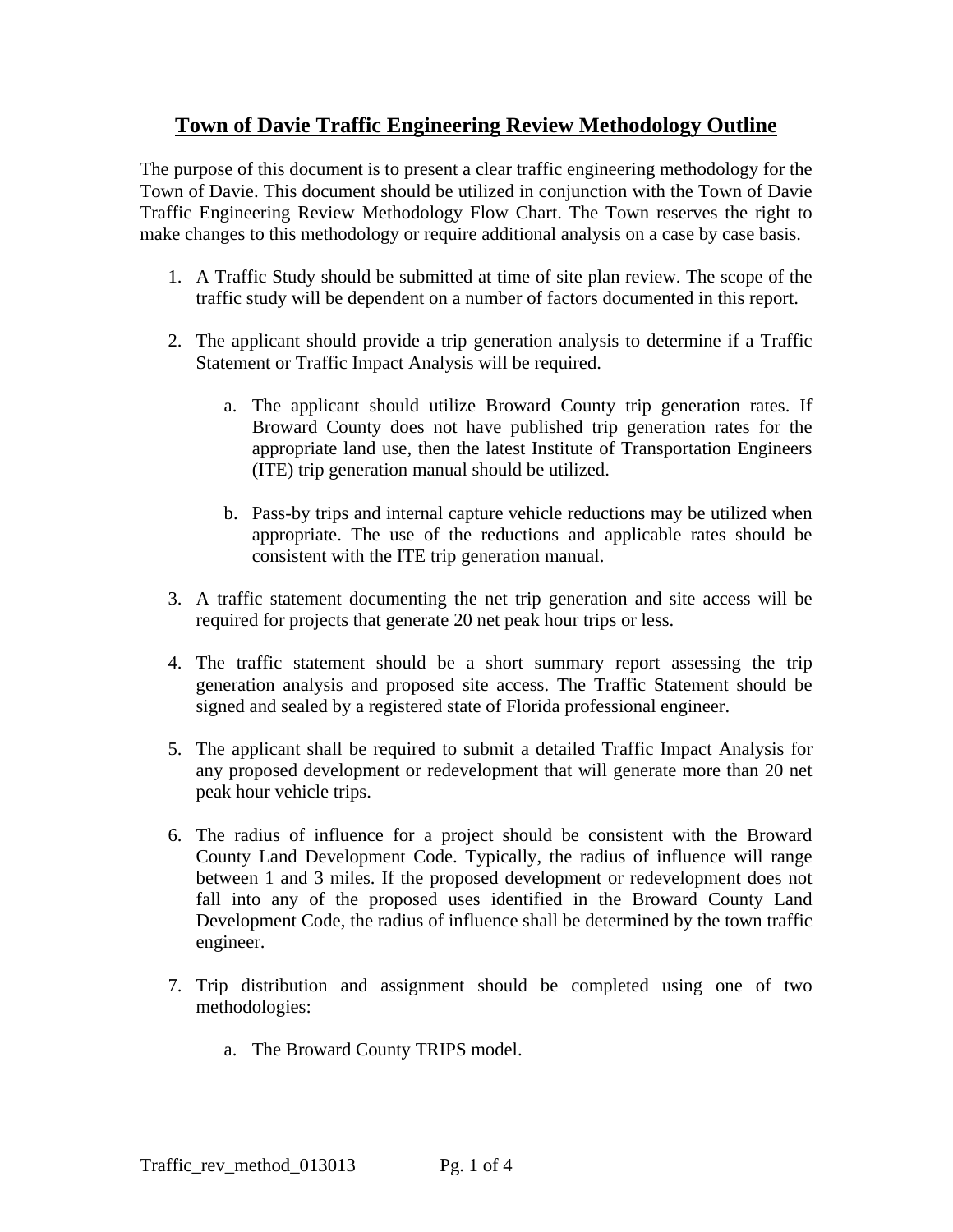- b. Engineering judgment with trip assignments consistent with existing travel patterns and turning movement counts.
- 8. All arterials, collectors, and affected local roads within the radius of influence should be evaluated. The roadway service volume thresholds from the latest FDOT generalized Level of Service tables should be utilized. The Level of Service thresholds for each roadway segment should be consistent with the Town of Davie Comprehensive Plan. The project impact relative to the transportation concurrency district should be addressed at this step.
	- a. The total traffic utilized in the analysis should be the summation of the existing traffic, background traffic, committed traffic, and project traffic. The background traffic should be determined by a review of historical traffic data. If minimal or negative growth is determined from the review of historical traffic data, a minimum of a 0.5% compound growth rate should be used from the existing year to the buildout year.
	- b. Project traffic will be considered significant if it totals 3% or more of the total capacity of a roadway segment.
- 9. If the project traffic is significant and the total traffic volumes at buildout exceed the roadway link thresholds, then further analysis will be required for these failing links. An intersection operational analysis will be required at each end of a failing link.
	- a. All intersection analysis shall conform to HCM methodologies. Additional input data is described below:
		- i. Heavy Vehicle (HV) percentage The existing HV% should be utilized if it is able to be determined through existing traffic data. A default HV% of 2.0 should be used in the absence of existing data.
		- ii. Peak Hour Factor (PHF) The existing PHF determined from intersection counts should be utilized. A default PHF value of 0.92 should be used in the absence of existing data. A PHF greater than 0.95 can be utilized for existing conditions if verified through existing traffic data. However, all future scenarios should have a PHF of 0.95 or less.
		- iii. Signal Timing The existing signal timing should be utilized for intersection analysis. For future conditions scenarios, signal timing splits may be optimized. The signal cycle length should remain the same as existing conditions. In some circumstances, the cycle length of isolated traffic signals may be optimized if approved by the town traffic engineer.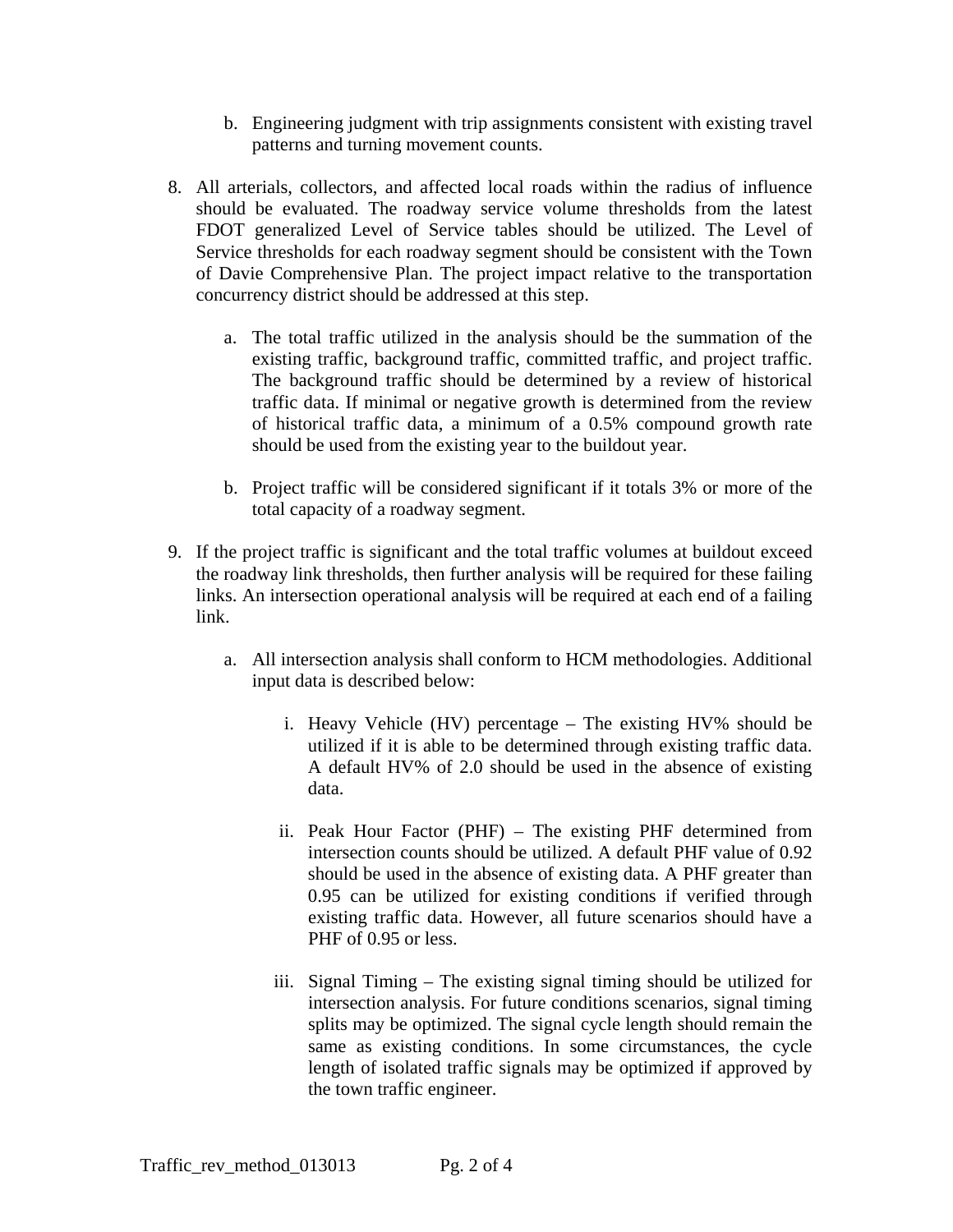- b. All required intersection analysis shall analyze at a minimum three scenarios for both the AM and PM peak hours.
	- i. Existing Conditions
	- ii. Buildout Conditions without project traffic
	- iii. Buildout Conditions with project traffic (Total Traffic)
- 10. The overall intersection Level of Service should meet the requirements in the Town Comprehensive Plan.
- 11. If the intersections are operating at an acceptable Level of Service, then no further analysis is required for the roadway segment.
- 12. If an intersection does not meet acceptable Level of Service thresholds, then the applicant must propose and fund sufficient mitigation.
- 13. The signalized intersections in each direction nearest to the point at which the project's traffic enters each project accessed link should be analyzed. In some instances, major stop controlled intersections may be analyzed in lieu of signalized intersections at the town traffic engineers discretion. A more detailed description of the intersection operation analysis is included in Steps 9a and 9b.
- 14. The overall intersection Level of Service should meet the requirements in the Town Comprehensive Plan.
- 15. If an intersection does not meet acceptable Level of Service thresholds, then the applicant must propose and fund sufficient mitigation.
- 16. The traffic impact analysis shall address site access including auxiliary turn lanes. The requirements of turn lanes and minimum design standards shall adhere to Town, Broward County, and FDOT standards.
- 17. The traffic impact analysis should be documented in a report format and address the provisions of this methodology. All supporting documentation including but not limited to existing traffic data, site plan, and HCS printouts shall be included in an appendix. A queuing analysis may be required if applicable for the proposed use.